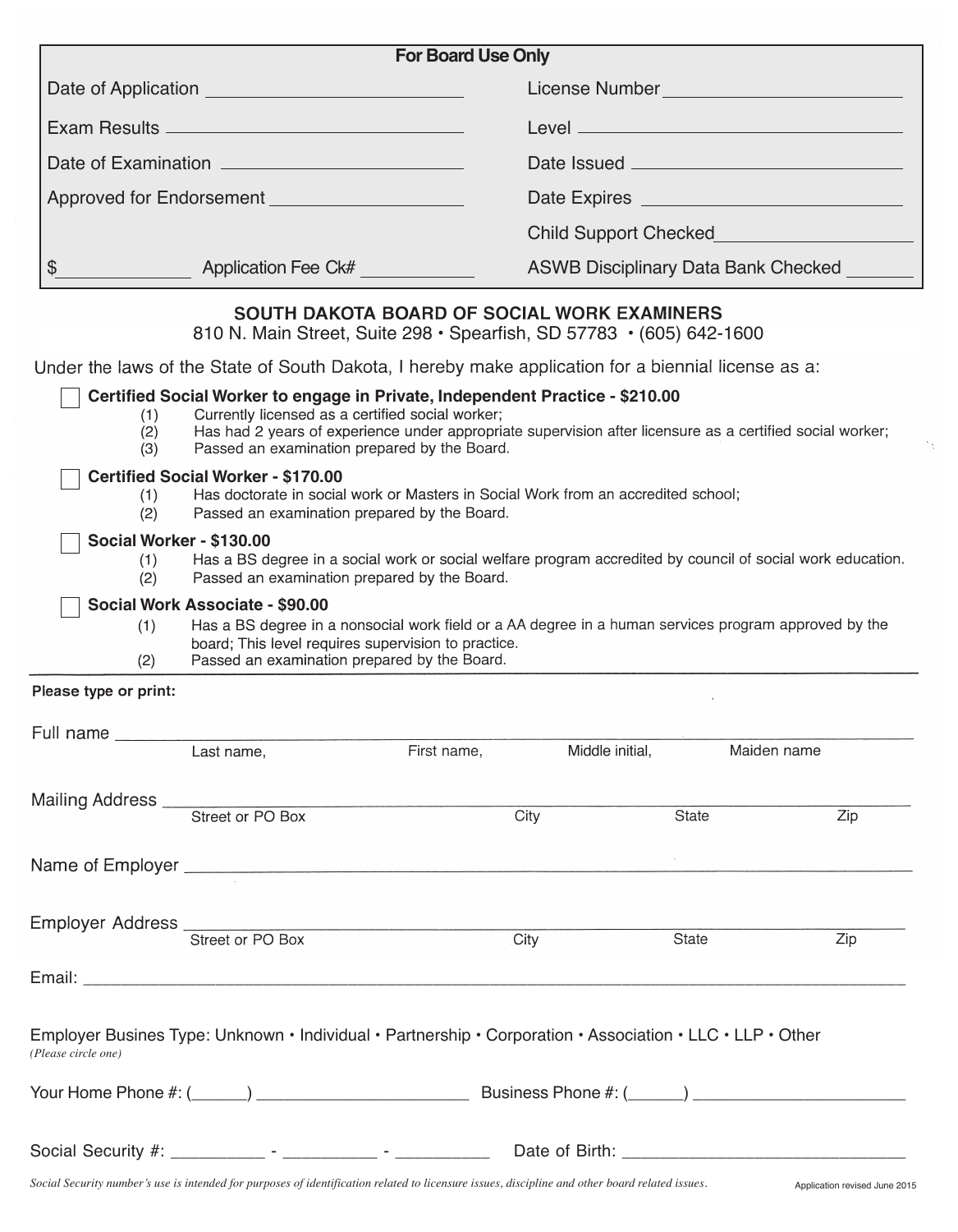| Race (Please circle one):                                                                     |                                                                                                                                                                                                                                  |                                                       | White • Black or African American • American Indian or Alaskan Native • Asian<br>Native Hawaiian or Other Pacific Islander • Not Listed or Prefer not to answer • Not applicable                                                                                                      |  |  |
|-----------------------------------------------------------------------------------------------|----------------------------------------------------------------------------------------------------------------------------------------------------------------------------------------------------------------------------------|-------------------------------------------------------|---------------------------------------------------------------------------------------------------------------------------------------------------------------------------------------------------------------------------------------------------------------------------------------|--|--|
| Gender (Please circle one):                                                                   |                                                                                                                                                                                                                                  | Male • Female • Prefer not to answer • Not applicable |                                                                                                                                                                                                                                                                                       |  |  |
| Ethnicity (Please circle one): Hispanic • Nonhispanic • Prefer not to answer • Not applicable |                                                                                                                                                                                                                                  |                                                       |                                                                                                                                                                                                                                                                                       |  |  |
| 1.                                                                                            | $\sqsupset$ Yes                                                                                                                                                                                                                  | $\Box$ No                                             | Are you licensed or have you ever been licensed to practice social work in a state other than South Dakota:                                                                                                                                                                           |  |  |
|                                                                                               |                                                                                                                                                                                                                                  |                                                       | If yes, please                                                                                                                                                                                                                                                                        |  |  |
|                                                                                               |                                                                                                                                                                                                                                  |                                                       | request from the Board the form for "Out of State Licensure Verification" for each state you have held a license<br>or contact each state's board office directly and request they send their verification form direct to our office.                                                 |  |  |
| 2.                                                                                            | $\Box$ Yes                                                                                                                                                                                                                       | $\Box$ No                                             | Have you ever been licensed to practice social work in South Dakota?                                                                                                                                                                                                                  |  |  |
|                                                                                               |                                                                                                                                                                                                                                  |                                                       |                                                                                                                                                                                                                                                                                       |  |  |
|                                                                                               |                                                                                                                                                                                                                                  |                                                       | dates from the total to the contract of the contract of the contract of the contract of the contract of the contract of the contract of the contract of the contract of the contract of the contract of the contract of the co                                                        |  |  |
| 3.                                                                                            | $\sqcap$ Yes                                                                                                                                                                                                                     | No                                                    | Has any state rejected your application or revoked your professional license?<br>If yes, give complete details on a separate sheet.                                                                                                                                                   |  |  |
| 4.                                                                                            | $\sqcap$ Yes                                                                                                                                                                                                                     | No                                                    | Has any professional association rejected your application for membership or revoked a membership you held?<br>If yes, give complete details on a separate sheet.                                                                                                                     |  |  |
| 5.                                                                                            | Has any State Board of Examiners or any professional organization determined that you committed<br>unprofessional conduct?                                                                                                       |                                                       |                                                                                                                                                                                                                                                                                       |  |  |
|                                                                                               | $\Box$ Yes                                                                                                                                                                                                                       | $\Box$ No                                             | If yes, give complete details on a separate sheet.                                                                                                                                                                                                                                    |  |  |
| 6.                                                                                            |                                                                                                                                                                                                                                  |                                                       | Have you ever been convicted of a crime other than misdemeanor traffic offenses?                                                                                                                                                                                                      |  |  |
|                                                                                               | $\Box$ Yes                                                                                                                                                                                                                       | No                                                    | If yes, give complete details on a separate sheet, including copies of<br>the court's judgment and any written decisions in that case.                                                                                                                                                |  |  |
| 7.                                                                                            | Have you ever been accused in a court of law of any civil or criminal misconduct, other than misdemeanor<br>traffic offenses, which is not listed elsewhere in your responses to this application?                               |                                                       |                                                                                                                                                                                                                                                                                       |  |  |
|                                                                                               | $\Box$ Yes                                                                                                                                                                                                                       | No                                                    | If yes, give complete details on a separate sheet, including copies of<br>the court's judgment and any written decision in that case.                                                                                                                                                 |  |  |
| 8.                                                                                            |                                                                                                                                                                                                                                  |                                                       | Have you ever taken and passed the ASWB examination?<br>$\Box$ Yes<br>No                                                                                                                                                                                                              |  |  |
|                                                                                               | If yes, which examination level did you take and pass?                                                                                                                                                                           |                                                       |                                                                                                                                                                                                                                                                                       |  |  |
| 9.                                                                                            | SDCL 25-7A-56 prohibits the issuance or renewal of any state regulated license if an applicant owes \$1,000<br>or more in past due child support. Do you owe \$1,000 or more in past due child support?<br>Yes<br>$\sqsupset$ No |                                                       |                                                                                                                                                                                                                                                                                       |  |  |
|                                                                                               |                                                                                                                                                                                                                                  |                                                       | 10. Is your spouse an active duty member of the armed forces?<br>Yes<br>No<br>10a. If yes, was your spouse subject to military transfer to South Dakota?<br>$\Box$ No<br>Yes<br>10b. If yes, did you leave employment to accompany your spouse to South Dakota?<br>_ Yes<br>No<br>n l |  |  |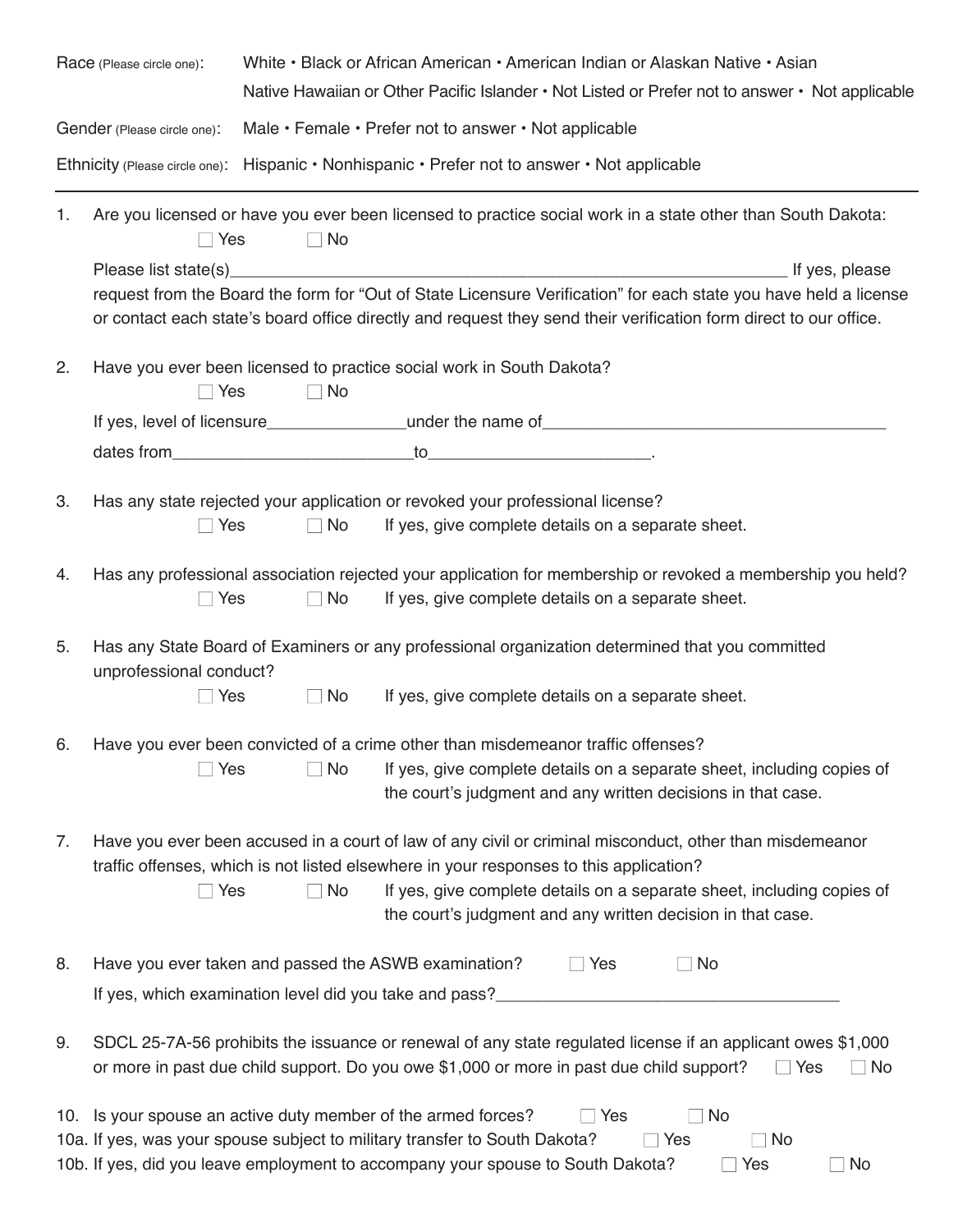## **COLLEGE EDUCATION** (list all colleges attended).

Was your Bachelor or Master's program in Social Work accredited by the Council on Social Work Education at time of graduation?  $\Box$  Yes  $\Box$  No

Please have official college transcripts listing your social work degree sent **DIRECTLY** to the Board of Social Work Examiners by the registrar of the college/university. Social Work Associate Level, please have official college transcripts listing your BS or AA degree in a non-social work field sent directly to the Board of Social Work Examiners by the registrar of the college/university.

| Name and Address of College/University | Dates Attended |    | Major | Degree<br>Granted |
|----------------------------------------|----------------|----|-------|-------------------|
|                                        | From           | To | Field |                   |
|                                        |                |    |       |                   |
|                                        |                |    |       |                   |
|                                        |                |    |       |                   |
|                                        |                |    |       |                   |

## **REFERENCES**

List three professional references who can attest to your competency as a social worker. Please request that each person noted send a letter of reference to the Board of Social Work Examiners. These letters will need to be received in order to complete your application materials.

|    | Name: | Occupation: |
|----|-------|-------------|
| 2. | Name: | Occupation: |
| 3. | Name: | Occupation: |

# **ADDITIONAL REQUIREMENTS FOR PRIVATE, INDEPENDENT PRACTICE:**

**If applying for licensure as a "Certified Social Worker in Private, Independent Practice," you must have undergone supervision totaling 24 months after you have been licensed as a CSW. South Dakota applicants please list supervisor's under which you obtained your contract supervision below. If you are applying for licensure based on supervision obtained out of state, please have all supervisors complete the "Verification of Out of State Experience Form". All CSW-PIP applicants that obtained supervision out of state must go before the Board for review at the next board meeting before licensure can be granted.** 

| Date of Approved South Dakota Supervision Contract: ____________________________ | 20 |
|----------------------------------------------------------------------------------|----|
|                                                                                  |    |
| Name of Supervisor: Name of Supervisor:                                          |    |
| Name of Supervisor:                                                              |    |

Note: It is the applicant's responsibility to contact each of the above supervisors requesting that they fill out the necessary form(s) provided by the Board validating your experience. Applications will not be acted upon until the Board has received the "Verification of Out of State Experience Form for Licensure as a CSW-PIP" from the above supervisors for out of state applicants or the Completion/Termination of Supervision Form and Appraisal Forms from all contract supervisors for current CSW level South Dakota applicants.